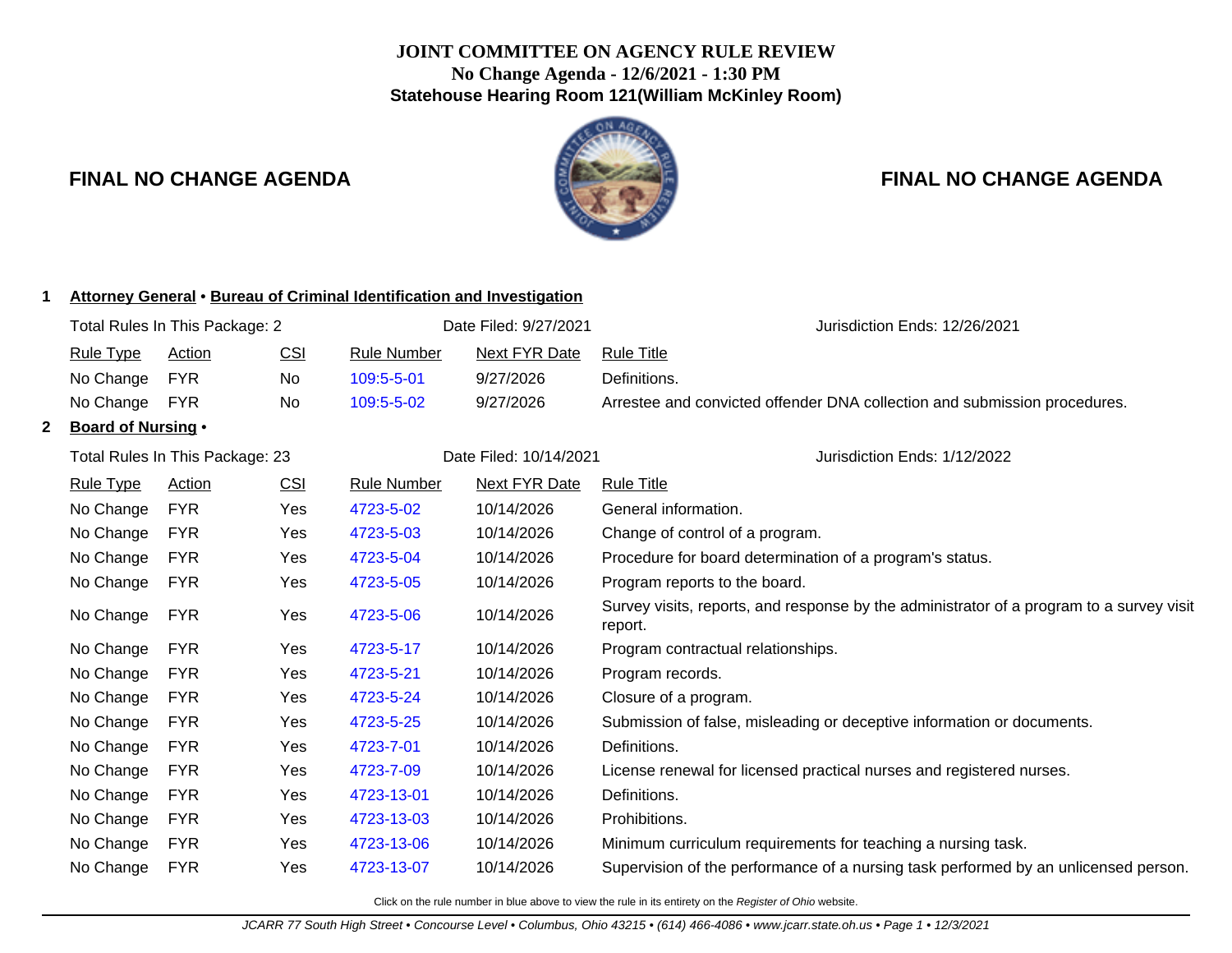# **JOINT COMMITTEE ON AGENCY RULE REVIEW 12/6/2021 - 1:30 PM**

# **FINAL NO CHANGE AGENDA**

**Statehouse Hearing Room 121(William McKinley Room)**

|   | No Change        | <b>FYR</b>                               | Yes | 4723-27-01  | 10/14/2026            | Definitions.                                                                |
|---|------------------|------------------------------------------|-----|-------------|-----------------------|-----------------------------------------------------------------------------|
|   | No Change        | <b>FYR</b>                               | Yes | 4723-27-02  | 10/14/2026            | Standards of safe medication administration by a certified medication aide. |
|   | No Change        | <b>FYR</b>                               | Yes | 4723-27-03  | 10/14/2026            | Delegation of medication administration to certified medication aides.      |
|   | No Change        | <b>FYR</b>                               | Yes | 4723-27-06  | 10/14/2026            | Continuing education requirements.                                          |
|   | No Change        | <b>FYR</b>                               | Yes | 4723-27-07  | 10/14/2026            | Medication aide training programs.                                          |
|   | No Change        | <b>FYR</b>                               | Yes | 4723-27-08  | 10/14/2026            | Standard minimum curriculum for medication aide programs.                   |
|   | No Change        | <b>FYR</b>                               | Yes | 4723-27-09  | 10/14/2026            | Disciplinary actions against certified medication aides; investigations.    |
|   | No Change        | <b>FYR</b>                               | Yes | 4723-27-10  | 10/14/2026            | Fees.                                                                       |
| 3 |                  | <b>Bureau of Workers' Compensation •</b> |     |             |                       |                                                                             |
|   |                  | Total Rules In This Package: 4           |     |             | Date Filed: 10/8/2021 | Jurisdiction Ends: 1/6/2022                                                 |
|   | <b>Rule Type</b> | Action                                   | CSI | Rule Number | Next FYR Date         | Rule Title                                                                  |
|   | No Change        | <b>FYR</b>                               | No  | 4123-10-01  | 10/1/2026             | Definitions.                                                                |
|   | No Change        | <b>FYR</b>                               | No. | 4123-10-02  | 10/1/2026             | Procedures for accessing confidential personal information.                 |
|   | No Change        | <b>FYR</b>                               | No. | 4123-10-04  | 10/1/2026             | Confidentiality statutes.                                                   |
|   |                  |                                          |     |             |                       |                                                                             |

No Change FYR No [4123-10-05](http://www.registerofohio.state.oh.us/jsps/publicdisplayrules/processPublicDisplayRules.jsp?entered_rule_no=4123-10-05&doWhat=GETBYRULENUM&raID=0) 10/1/2026 Restricting and logging access to confidential personal information in computerized personal information systems.

# **4 Department of Administrative Services** • **Division of Human Resources**

|   | Total Rules In This Package: 5 |                                |     |                    | Date Filed: 9/15/2021 |                                  | Jurisdiction Ends: 12/14/2021                                 |
|---|--------------------------------|--------------------------------|-----|--------------------|-----------------------|----------------------------------|---------------------------------------------------------------|
|   | <b>Rule Type</b>               | Action                         | CSI | <b>Rule Number</b> | <b>Next FYR Date</b>  | <b>Rule Title</b>                |                                                               |
|   | No Change                      | <b>FYR</b>                     | No  | $123:1 - 1 - 02$   | 9/15/2026             | Records of the director.         |                                                               |
|   | No Change                      | <b>FYR</b>                     | No  | $123:1 - 1 - 06$   | 9/15/2026             | State colleges and universities. |                                                               |
|   | No Change                      | <b>FYR</b>                     | No. | 123:1-17-01        | 9/15/2026             | Classified selections.           |                                                               |
|   | No Change                      | <b>FYR</b>                     | No. | 123:1-17-02        | 9/15/2026             | Eligible list.                   |                                                               |
|   | No Change                      | <b>FYR</b>                     | No. | $123:1 - 17 - 16$  | 9/15/2026             | Appropriateness of duties.       |                                                               |
| 5 | Department of Aging •          |                                |     |                    |                       |                                  |                                                               |
|   |                                | Total Rules In This Package: 1 |     |                    | Date Filed: 10/5/2021 |                                  | Jurisdiction Ends: 1/3/2022                                   |
|   | <b>Rule Type</b>               | Action                         | CSI | <b>Rule Number</b> | Next FYR Date         | <b>Rule Title</b>                |                                                               |
|   | No Change                      | <b>FYR</b>                     | Yes | 173-6-02           | 10/5/2026             |                                  | Golden buckeye program: eligibility requirements for persons. |
| 6 | Department of Aging •          |                                |     |                    |                       |                                  |                                                               |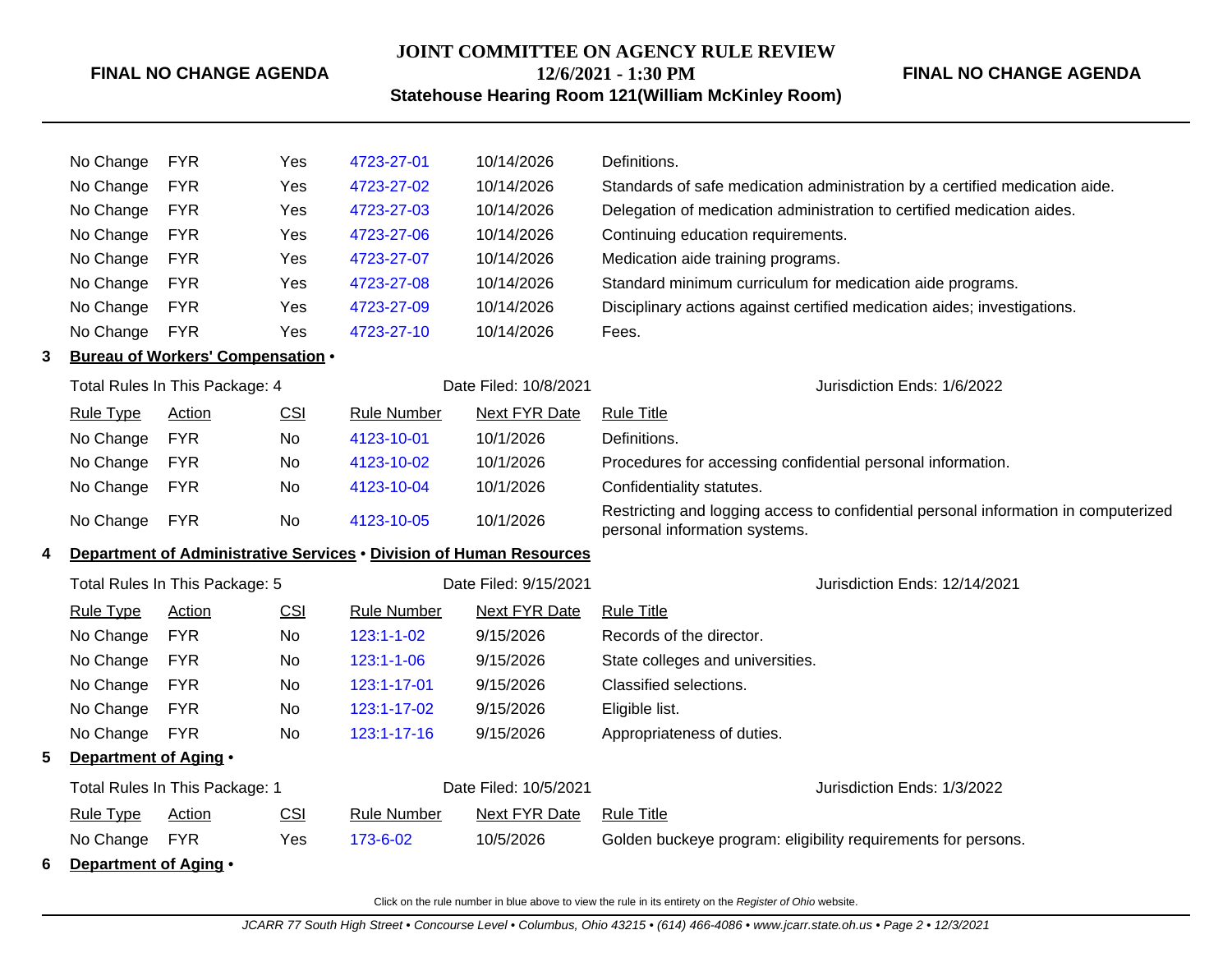# **JOINT COMMITTEE ON AGENCY RULE REVIEW 12/6/2021 - 1:30 PM**

**FINAL NO CHANGE AGENDA**

# **Statehouse Hearing Room 121(William McKinley Room)**

|              |                                                                                                          | Total Rules In This Package: 2   |            |                                                          | Date Filed: 10/5/2021       | Jurisdiction Ends: 1/3/2022                                                            |  |  |
|--------------|----------------------------------------------------------------------------------------------------------|----------------------------------|------------|----------------------------------------------------------|-----------------------------|----------------------------------------------------------------------------------------|--|--|
|              | <b>Rule Type</b>                                                                                         | Action                           | CSI        | <b>Rule Number</b>                                       | <b>Next FYR Date</b>        | <b>Rule Title</b>                                                                      |  |  |
|              | No Change                                                                                                | <b>FYR</b>                       | Yes        | 173-45-03                                                | 10/5/2026                   | Long-term care consumer guide: consumer guide content.                                 |  |  |
|              | No Change FYR                                                                                            |                                  | Yes        | 173-45-10                                                | 10/5/2026                   | Long-term care consumer guide: consumer satisfaction surveys.                          |  |  |
| $\mathbf{7}$ |                                                                                                          | Department of Education .        |            |                                                          |                             |                                                                                        |  |  |
|              |                                                                                                          | Total Rules In This Package: 3   |            | Date Filed: 10/15/2021                                   |                             | Jurisdiction Ends: 1/13/2022                                                           |  |  |
|              | <b>Rule Type</b>                                                                                         | <b>Action</b>                    | CSI        | <b>Rule Number</b>                                       | <b>Next FYR Date</b>        | <b>Rule Title</b>                                                                      |  |  |
|              | No Change                                                                                                | <b>FYR</b>                       | No         | 3301-16-01                                               | 10/15/2026                  | GPA calculation chart for alternative pathway to graduation.                           |  |  |
|              | No Change                                                                                                | <b>FYR</b>                       | No         | 3301-16-06                                               | 10/15/2026                  | Retaking end-of-course examinations.                                                   |  |  |
|              | No Change                                                                                                | <b>FYR</b>                       | No         | 3301-25-09                                               | 10/15/2026                  | Two-year school speech-language pathology student permit.                              |  |  |
| 8            |                                                                                                          | Department of Higher Education . |            |                                                          |                             |                                                                                        |  |  |
|              | Total Rules In This Package: 1                                                                           |                                  |            | Date Filed: 10/5/2021                                    | Jurisdiction Ends: 1/3/2022 |                                                                                        |  |  |
|              | <b>Rule Type</b>                                                                                         | <b>Action</b>                    | CSI        | <b>Rule Number</b>                                       | <b>Next FYR Date</b>        | <b>Rule Title</b>                                                                      |  |  |
|              | No Change                                                                                                | <b>FYR</b>                       | <b>No</b>  | 3333-1-15                                                | 10/5/2026                   | Payment of bond service charges under the state credit enhancement program.            |  |  |
| 9            |                                                                                                          | Department of Higher Education . |            |                                                          |                             |                                                                                        |  |  |
|              |                                                                                                          | Total Rules In This Package: 1   |            |                                                          | Date Filed: 10/5/2021       | Jurisdiction Ends: 1/3/2022                                                            |  |  |
|              | <b>Rule Type</b>                                                                                         | Action                           | <b>CSI</b> | <b>Rule Number</b>                                       | Next FYR Date               | <b>Rule Title</b>                                                                      |  |  |
|              | No Change                                                                                                | <b>FYR</b>                       | <b>No</b>  | 3333-1-20                                                | 10/5/2026                   | Procedures to be followed in allocating state support to the Ohio aerospace institute. |  |  |
| 10           |                                                                                                          | Department of Higher Education . |            |                                                          |                             |                                                                                        |  |  |
|              |                                                                                                          | Total Rules In This Package: 1   |            |                                                          | Date Filed: 10/18/2021      | Jurisdiction Ends: 1/16/2022                                                           |  |  |
|              | <b>Rule Type</b>                                                                                         | Action                           | <b>CSI</b> | Rule Number                                              | Next FYR Date               | <b>Rule Title</b>                                                                      |  |  |
|              | No Change                                                                                                | <b>FYR</b>                       | <b>No</b>  | 3333-1-14                                                | 10/18/2026                  | Notice of meetings.                                                                    |  |  |
| 11           |                                                                                                          | Department of Higher Education . |            |                                                          |                             |                                                                                        |  |  |
|              |                                                                                                          | Total Rules In This Package: 1   |            |                                                          | Date Filed: 10/18/2021      | Jurisdiction Ends: 1/16/2022                                                           |  |  |
|              | <b>Rule Type</b>                                                                                         | Action                           | <b>CSI</b> | <b>Rule Number</b>                                       | Next FYR Date               | <b>Rule Title</b>                                                                      |  |  |
|              | No Change                                                                                                | <b>FYR</b>                       | <b>No</b>  | 3333-1-27                                                | 10/18/2026                  | Membership and participation in OhioLink.                                              |  |  |
|              |                                                                                                          |                                  |            | 12 Department of Job and Family Services . Child Support |                             |                                                                                        |  |  |
|              |                                                                                                          | Total Rules In This Package: 4   |            | Date Filed: 9/20/2021                                    |                             | Jurisdiction Ends: 12/19/2021                                                          |  |  |
|              | Click on the rule number in blue above to view the rule in its entirety on the Register of Ohio website. |                                  |            |                                                          |                             |                                                                                        |  |  |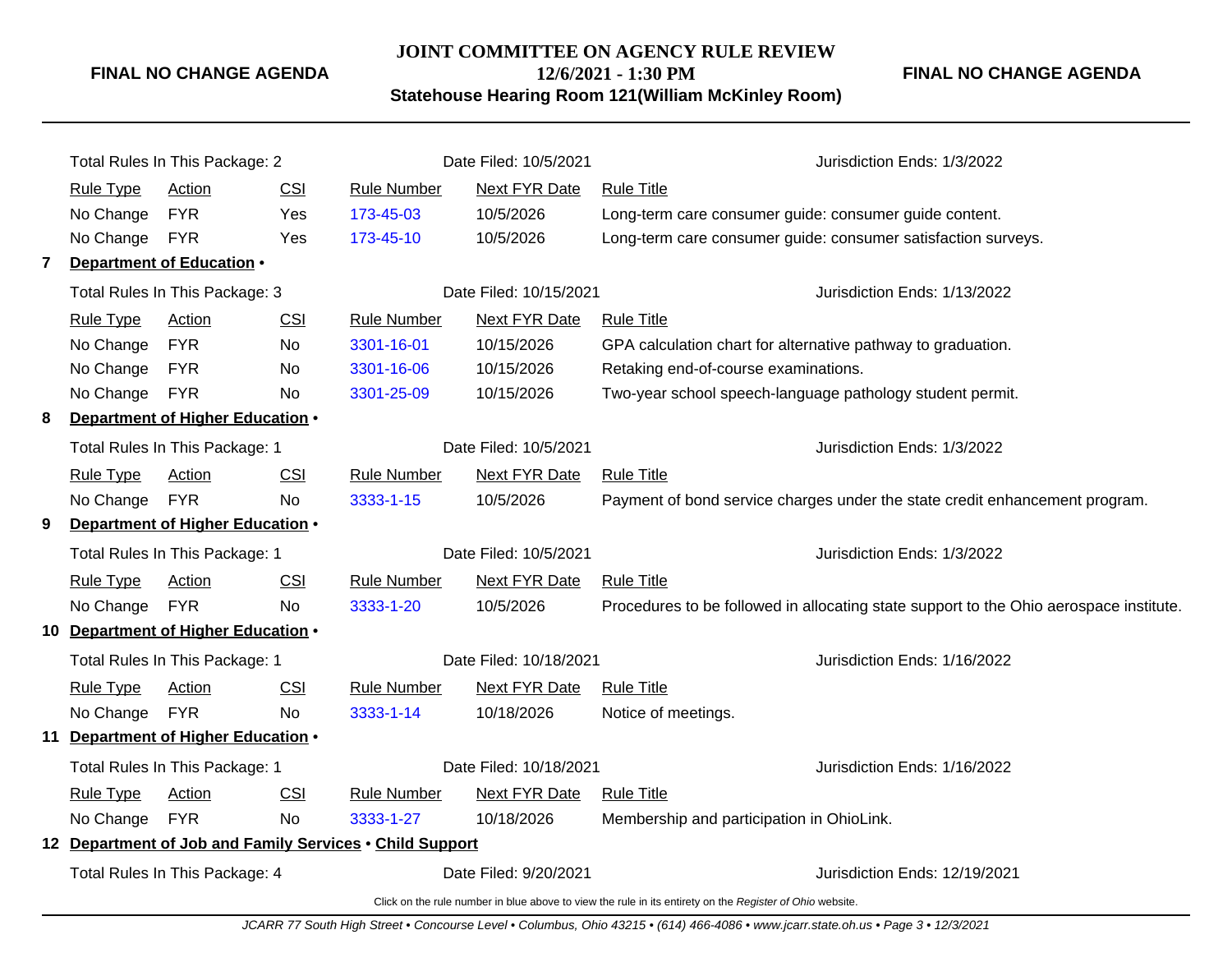#### **JOINT COMMITTEE ON AGENCY RULE REVIEW**

**12/6/2021 - 1:30 PM**

**Statehouse Hearing Room 121(William McKinley Room)**

**FINAL NO CHANGE AGENDA**

| <b>Rule Type</b> | Action                           | <b>CSI</b> | Rule Number                                              | Next FYR Date          | <b>Rule Title</b>                                                          |
|------------------|----------------------------------|------------|----------------------------------------------------------|------------------------|----------------------------------------------------------------------------|
| No Change        | <b>FYR</b>                       | <b>No</b>  | 5101:12-1-90                                             | 9/20/2026              | Account information access agreements.                                     |
| No Change        | <b>FYR</b>                       | No.        | 5101:12-20-05                                            | 9/20/2026              | Location of an individual for support enforcement program purposes.        |
| No Change        | <b>FYR</b>                       | <b>No</b>  | 5101:12-20-10                                            | 9/20/2026              | Location for parental kidnapping, child custody, and visitation purposes.  |
| No Change        | <b>FYR</b>                       | No         | 5101:12-60-45                                            | 9/20/2026              | Continuation of support obligation beyond the child's eighteenth birthday. |
|                  |                                  |            | 13 Department of Job and Family Services . Child Support |                        |                                                                            |
|                  | Total Rules In This Package: 4   |            |                                                          | Date Filed: 9/23/2021  | Jurisdiction Ends: 12/22/2021                                              |
| <b>Rule Type</b> | <b>Action</b>                    | <b>CSI</b> | <b>Rule Number</b>                                       | <b>Next FYR Date</b>   | <b>Rule Title</b>                                                          |
| No Change        | <b>FYR</b>                       | No.        | 5101:12-1-01                                             | 9/23/2026              | The support enforcement program.                                           |
| No Change        | <b>FYR</b>                       | No.        | 5101:12-1-50                                             | 9/23/2026              | Program funding.                                                           |
| No Change        | <b>FYR</b>                       | <b>No</b>  | 5101:12-1-54.1                                           | 9/23/2026              | Incentive payment: performance-based measure.                              |
| No Change        | <b>FYR</b>                       | No         | 5101:12-1-54.2                                           | 9/23/2026              | Incentive payment: county self-assessment.                                 |
|                  |                                  |            | 14 Department of Job and Family Services . Child Support |                        |                                                                            |
|                  | Total Rules In This Package: 10  |            |                                                          | Date Filed: 9/22/2021  | Jurisdiction Ends: 12/21/2021                                              |
| <b>Rule Type</b> | Action                           | <b>CSI</b> | <b>Rule Number</b>                                       | <b>Next FYR Date</b>   | <b>Rule Title</b>                                                          |
| No Change        | <b>FYR</b>                       | <b>No</b>  | 5101:12-50-55                                            | 9/22/2026              | Extradition of obligors.                                                   |
| No Change        | <b>FYR</b>                       | No         | 5101:12-70-05.1 9/22/2026                                |                        | CSEA general responsibilities.                                             |
| No Change        | <b>FYR</b>                       | No         | 5101:12-70-05.10 9/22/2026                               |                        | The child support enforcement network.                                     |
| No Change        | <b>FYR</b>                       | No.        | 5101:12-70-05.2 9/22/2026                                |                        | Responsibilities of Ohio interstate central registry.                      |
| No Change        | <b>FYR</b>                       | No         | 5101:12-70-05.3 9/22/2026                                |                        | Requirements for initiating CSEA in intergovernmental cases.               |
| No Change        | <b>FYR</b>                       | No.        | 5101:12-70-05.4 9/22/2026                                |                        | Requirements for responding CSEA in intergovernmental cases.               |
| No Change        | <b>FYR</b>                       | No         | 5101:12-70-05.5 9/22/2026                                |                        | Establishment of paternity in an intergovernmental case.                   |
| No Change        | <b>FYR</b>                       | No.        | 5101:12-70-05.6 9/22/2026                                |                        | Establishment of a child support order in an intergovernmental case.       |
| No Change        | <b>FYR</b>                       | No.        | 5101:12-70-05.8 9/22/2026                                |                        | Enforcement of a support order in an intergovernmental case.               |
| No Change        | <b>FYR</b>                       | No         | 5101:12-70-99                                            | 9/22/2026              | Chapter 5101:12-70 forms - intergovernmental actions.                      |
|                  | 15 Department of Public Safety . |            |                                                          |                        |                                                                            |
|                  | Total Rules In This Package: 1   |            |                                                          | Date Filed: 10/21/2021 | Jurisdiction Ends: 1/19/2022                                               |
| <b>Rule Type</b> | <b>Action</b>                    | <b>CSI</b> | <b>Rule Number</b>                                       | <b>Next FYR Date</b>   | <b>Rule Title</b>                                                          |
| No Change        | <b>FYR</b>                       | <b>No</b>  | 4501-3-01                                                | 10/1/2026              | Public notice of proposed rule adoption, amendment or rescission.          |
|                  |                                  |            |                                                          |                        |                                                                            |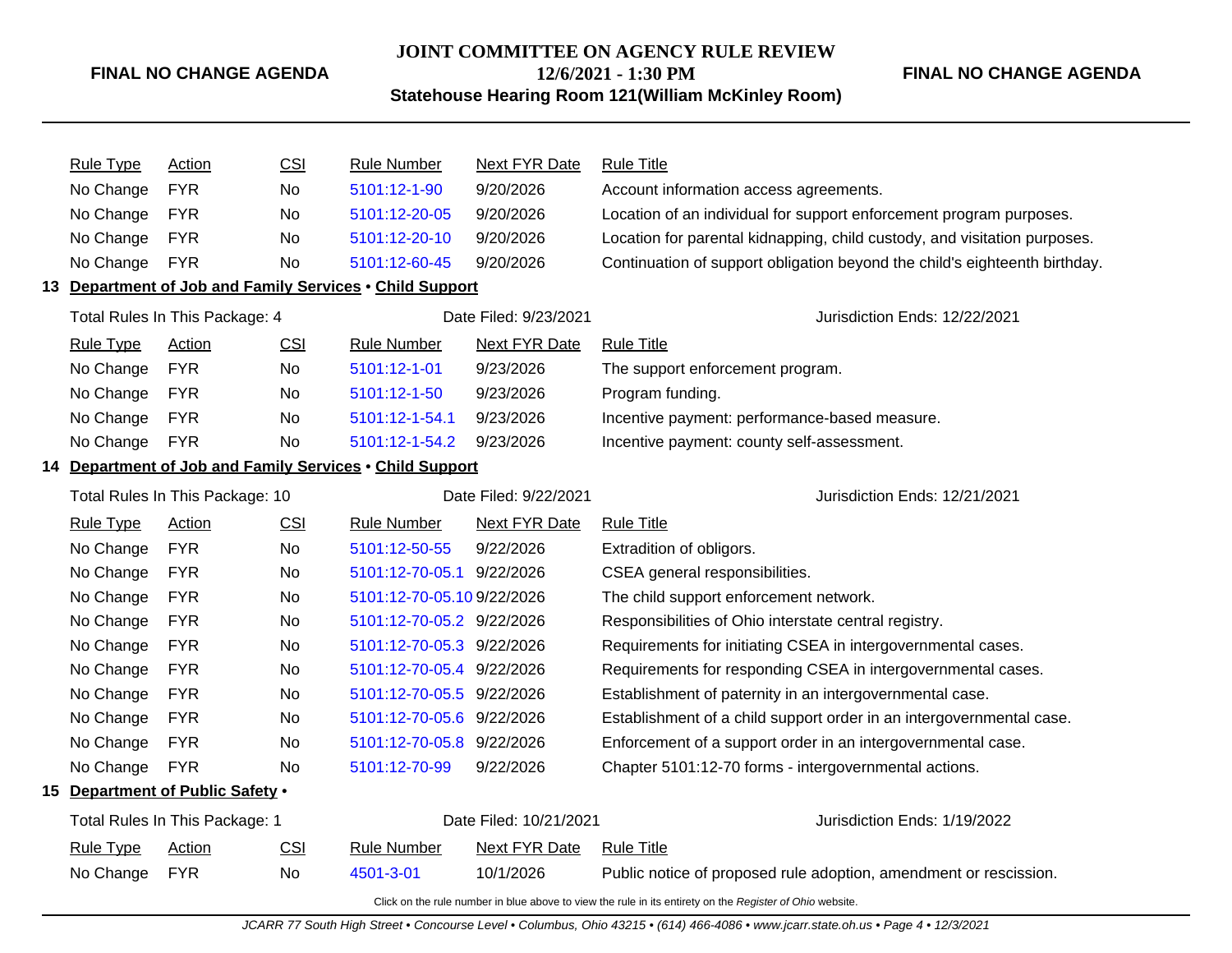## **16 Development Services Agency** • **Office of Community Services**

| Total Rules In This Package: 6 |                                                          |                                           | Date Filed: 9/8/2021 | Jurisdiction Ends: 12/7/2021 |                        |                                                                                             |
|--------------------------------|----------------------------------------------------------|-------------------------------------------|----------------------|------------------------------|------------------------|---------------------------------------------------------------------------------------------|
|                                | <b>Rule Type</b>                                         | Action                                    | CSI                  | <b>Rule Number</b>           | <b>Next FYR Date</b>   | <b>Rule Title</b>                                                                           |
|                                | No Change                                                | <b>FYR</b>                                | Yes                  | 122:5-3-05                   | 9/8/2026               | Procedures for disbursing public funds to electric utilities; timely remittance of revenue. |
|                                | No Change                                                | <b>FYR</b>                                | Yes                  | 122:5-3-06                   | 9/8/2026               | Aggregation.                                                                                |
|                                | No Change                                                | <b>FYR</b>                                | Yes                  | 122:5-3-07                   | 9/8/2026               | Procedures for administering funds under director's jurisdiction.                           |
|                                | No Change                                                | <b>FYR</b>                                | Yes                  | 122:5-3-08                   | 9/8/2026               | Energy efficiency and weatherization services and consumer education.                       |
|                                | No Change                                                | <b>FYR</b>                                | Yes                  | 122:5-3-09                   | 9/8/2026               | Delegation of functions.                                                                    |
|                                | No Change                                                | <b>FYR</b>                                | Yes                  | 122:5-3-10                   | 9/8/2026               | Severability.                                                                               |
|                                |                                                          | 17 Ohio Environmental Protection Agency . |                      |                              |                        |                                                                                             |
|                                |                                                          | Total Rules In This Package: 5            |                      |                              | Date Filed: 10/5/2021  | Jurisdiction Ends: 1/3/2022                                                                 |
|                                | <b>Rule Type</b>                                         | <b>Action</b>                             | <b>CSI</b>           | <b>Rule Number</b>           | <b>Next FYR Date</b>   | <b>Rule Title</b>                                                                           |
|                                | No Change                                                | <b>FYR</b>                                | Yes                  | 3745-81-26                   | 1/1/2026               | Radionuclide monitoring requirements.                                                       |
|                                | No Change                                                | <b>FYR</b>                                | Yes                  | 3745-81-64                   | 1/1/2026               | General requirements of the "Long Term 2 Enhanced Surface Water Treatment (LT2)<br>Rule".   |
|                                | No Change                                                | <b>FYR</b>                                | Yes                  | 3745-81-69                   | 1/1/2026               | Reporting and recordkeeping requirements for LT2 only.                                      |
|                                | No Change                                                | <b>FYR</b>                                | Yes                  | 3745-81-76                   | 1/1/2026               | Water source designation.                                                                   |
|                                | No Change                                                | <b>FYR</b>                                | Yes                  | 3745-81-77                   | 1/1/2026               | Treatment techniques for control of disinfection byproduct (DBP) precursors.                |
|                                |                                                          | 18 Ohio Police and Fire Pension Fund .    |                      |                              |                        |                                                                                             |
|                                |                                                          | Total Rules In This Package: 1            |                      |                              | Date Filed: 10/11/2021 | Jurisdiction Ends: 1/9/2022                                                                 |
|                                | <b>Rule Type</b>                                         | Action                                    | CSI                  | <b>Rule Number</b>           | <b>Next FYR Date</b>   | <b>Rule Title</b>                                                                           |
|                                | No Change                                                | <b>FYR</b>                                | <b>No</b>            | 742-17-01                    | 10/11/2026             | Rule on rules.                                                                              |
|                                |                                                          | 19 Public Employees Retirement System .   |                      |                              |                        |                                                                                             |
|                                | Total Rules In This Package: 20<br>Date Filed: 9/30/2021 |                                           |                      |                              |                        | Jurisdiction Ends: 12/29/2021                                                               |
|                                | <b>Rule Type</b>                                         | <b>Action</b>                             | CSI                  | <b>Rule Number</b>           | <b>Next FYR Date</b>   | <b>Rule Title</b>                                                                           |
|                                | No Change                                                | <b>FYR</b>                                | No                   | 145-2-01                     | 9/30/2026              | Service credit definitions.                                                                 |
|                                | No Change                                                | <b>FYR</b>                                | No                   | 145-2-02                     | 9/30/2026              | Additional liability for service purchases in the traditional pension plan.                 |
|                                | No Change                                                | <b>FYR</b>                                | No                   | 145-2-03                     | 9/30/2026              | Purchase of workers' compensation service.                                                  |
|                                |                                                          |                                           |                      |                              |                        |                                                                                             |

No Change FYR No [145-2-05](http://www.registerofohio.state.oh.us/jsps/publicdisplayrules/processPublicDisplayRules.jsp?entered_rule_no=145-2-05&doWhat=GETBYRULENUM&raID=0) 9/30/2026 Free credit for military service.

Click on the rule number in blue above to view the rule in its entirety on the Register of Ohio website.

JCARR 77 South High Street • Concourse Level • Columbus, Ohio 43215 • (614) 466-4086 • www.jcarr.state.oh.us • Page 5 • 12/3/2021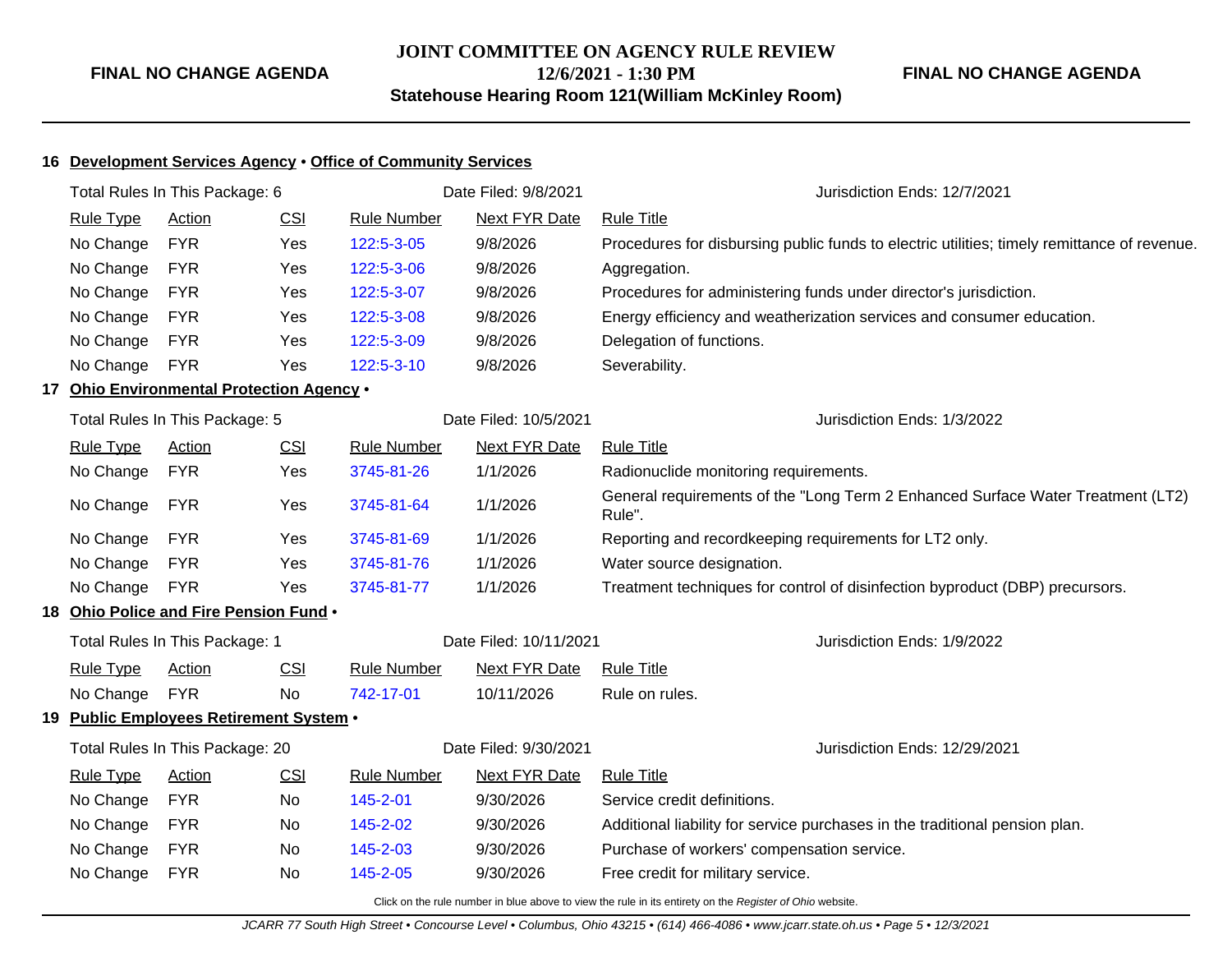# **JOINT COMMITTEE ON AGENCY RULE REVIEW 12/6/2021 - 1:30 PM**

**FINAL NO CHANGE AGENDA**

**Statehouse Hearing Room 121(William McKinley Room)**

| No Change | <b>FYR</b> | No | 145-2-06       | 9/30/2026 | Purchase of military service credit.                      |
|-----------|------------|----|----------------|-----------|-----------------------------------------------------------|
| No Change | <b>FYR</b> | No | 145-2-08       | 9/30/2026 | Purchase of school board member service.                  |
| No Change | <b>FYR</b> | No | 145-2-09       | 9/30/2026 | Purchase of exempted service credit.                      |
| No Change | <b>FYR</b> | No | 145-2-10       | 9/30/2026 | Intersystem transfers with non-uniform systems.           |
| No Change | <b>FYR</b> | No | 145-2-11       | 9/30/2026 | Police and fire or highway patrol service.                |
| No Change | <b>FYR</b> | No | 145-2-12       | 9/30/2026 | Purchase of optional service.                             |
| No Change | <b>FYR</b> | No | 145-2-14       | 9/30/2026 | Use of "Ohio service credit" in benefit calculations.     |
| No Change | <b>FYR</b> | No | $145 - 2 - 15$ | 9/30/2026 | Cincinnati retirement system.                             |
| No Change | <b>FYR</b> | No | 145-2-17       | 9/30/2026 | Purchase of firefighter service.                          |
| No Change | <b>FYR</b> | No | 145-2-22       | 9/30/2026 | Receipt of disability benefits.                           |
| No Change | <b>FYR</b> | No | 145-2-27       | 9/30/2026 | Disability benefit recipient's annual statement.          |
| No Change | <b>FYR</b> | No | 145-2-30       | 9/30/2026 | Designation of beneficiary prior to retirement.           |
| No Change | <b>FYR</b> | No | 145-2-31       | 9/30/2026 | Proof of dependency.                                      |
| No Change | <b>FYR</b> | No | 145-2-32       | 9/30/2026 | Crediting of interest to beneficiaries lump sum payments. |
| No Change | <b>FYR</b> | No | 145-2-35       | 9/30/2026 | Validity of marriage.                                     |
| No Change | <b>FYR</b> | No | 145-2-37       | 9/30/2026 | Deferral of survivor benefits.                            |
|           |            |    |                |           |                                                           |

# **20 Public Employees Retirement System** •

| Total Rules In This Package: 21 |            |            |             | Date Filed: 9/30/2021 | Jurisdiction Ends: 12/29/2021                                                  |
|---------------------------------|------------|------------|-------------|-----------------------|--------------------------------------------------------------------------------|
| <b>Rule Type</b>                | Action     | <u>CSI</u> | Rule Number | Next FYR Date         | <b>Rule Title</b>                                                              |
| No Change                       | <b>FYR</b> | No.        | 145-2-38    | 9/30/2026             | Survivors of law enforcement officers killed in the line of duty.              |
| No Change                       | <b>FYR</b> | No         | 145-2-40    | 9/30/2026             | Benefits payable under section 145.333 of the Revised Code.                    |
| No Change                       | <b>FYR</b> | No         | 145-2-42    | 9/30/2026             | Retirement incentive plans.                                                    |
| No Change                       | <b>FYR</b> | No.        | 145-2-44    | 9/30/2026             | Selection of payment plan-spousal consent.                                     |
| No Change                       | <b>FYR</b> | No.        | 145-2-45    | 9/30/2026             | Benefit payable pursuant to section 145.331 of the Revised Code.               |
| No Change                       | <b>FYR</b> | No.        | 145-2-46    | 9/30/2026             | Beneficiary's percentage under joint-life and multiple-life plans.             |
| No Change                       | <b>FYR</b> | No         | 145-2-47    | 9/30/2026             | Beneficiary and payment plan changes after retirement.                         |
| No Change                       | <b>FYR</b> | No         | 145-2-48    | 9/30/2026             | Beneficiary and payment plan changes after commencement of additional annuity. |
| No Change                       | <b>FYR</b> | No         | 145-2-49    | 9/30/2026             | Retirement benefits for law enforcement officers.                              |
| No Change                       | <b>FYR</b> | No         | 145-2-50    | 9/30/2026             | Acturial reduction factors.                                                    |
| No Change                       | <b>FYR</b> | No         | 145-2-51    | 9/30/2026             | Effective date of benefits.                                                    |
|                                 |            |            |             |                       |                                                                                |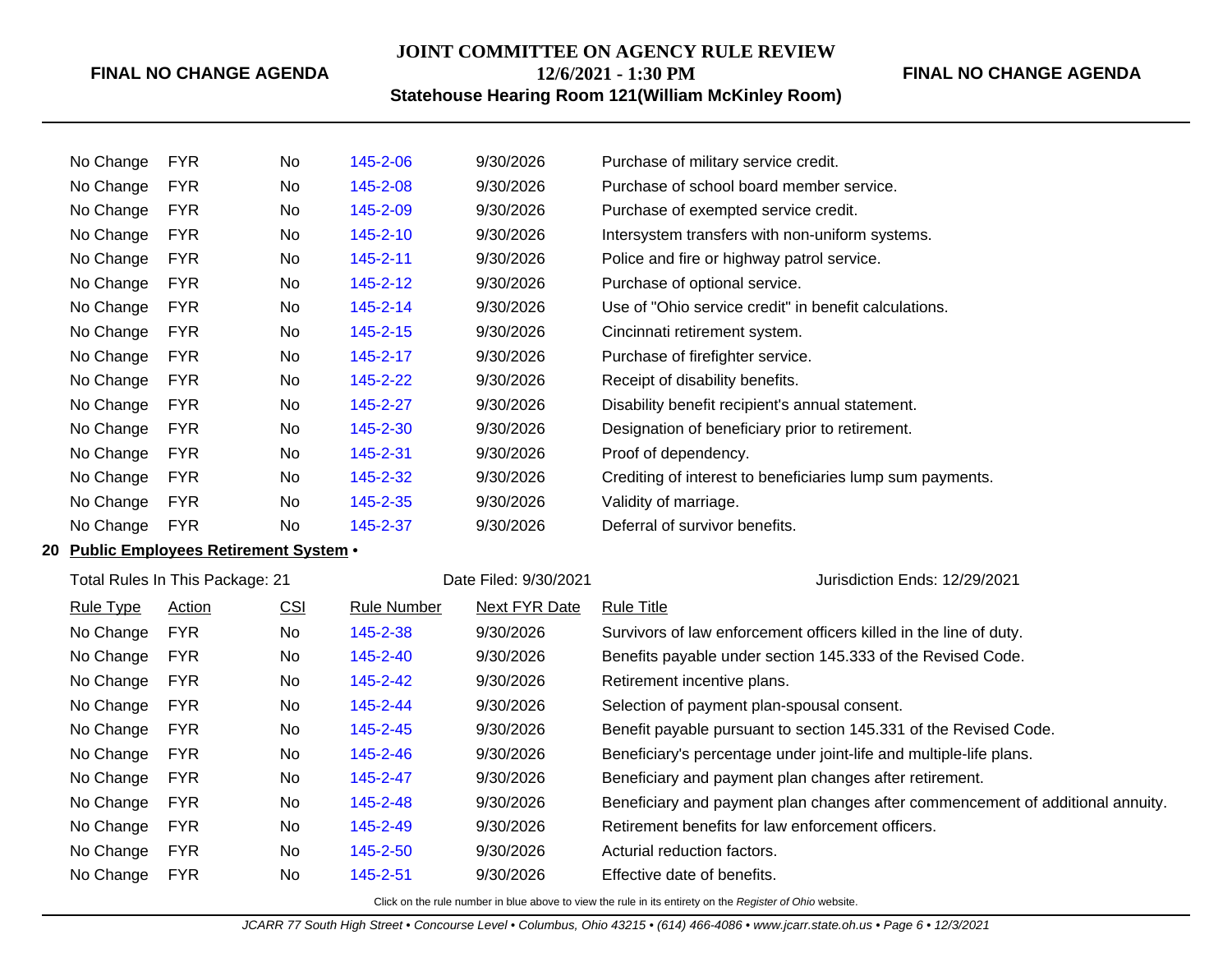# **JOINT COMMITTEE ON AGENCY RULE REVIEW 12/6/2021 - 1:30 PM**

**FINAL NO CHANGE AGENDA**

# **Statehouse Hearing Room 121(William McKinley Room)**

| No Change        | <b>FYR</b>                                         | No         | 145-2-52           | 9/30/2026             | Application by a contributor for refund of accumulated contributions.                                                |
|------------------|----------------------------------------------------|------------|--------------------|-----------------------|----------------------------------------------------------------------------------------------------------------------|
| No Change        | <b>FYR</b>                                         | No         | 145-2-53           | 9/30/2026             | Cost of living adjustment.                                                                                           |
| No Change        | <b>FYR</b>                                         | No         | 145-2-54           | 9/30/2026             | Enhanced refund.                                                                                                     |
| No Change        | <b>FYR</b>                                         | No         | 145-2-57           | 9/30/2026             | Annual interest credited to contributor accounts.                                                                    |
| No Change        | <b>FYR</b>                                         | No         | 145-2-60           | 9/30/2026             | Designation of beneficiaries under the multiple-life plan.                                                           |
| No Change        | <b>FYR</b>                                         | No         | 145-2-62           | 9/30/2026             | Calculation of amount due retirant or contributor with multiple beneficiaries under the<br>multiple-life plan.       |
| No Change        | <b>FYR</b>                                         | No         | 145-2-64           | 9/30/2026             | Priority of multiple court orders under the multiple-life plan.                                                      |
| No Change        | <b>FYR</b>                                         | No         | 145-2-65           | 9/30/2026             | Internal Revenue Code limitations on benefits.                                                                       |
| No Change        | <b>FYR</b>                                         | No         | 145-2-67           | 9/30/2026             | Eligible rollover distributions from this plan.                                                                      |
| No Change        | <b>FYR</b>                                         | No         | 145-2-70           | 9/30/2026             | Mandatory direct deposit.                                                                                            |
|                  | 21 Public Utilities Commission of Ohio .           |            |                    |                       |                                                                                                                      |
|                  | Total Rules In This Package: 5                     |            |                    | Date Filed: 9/30/2021 | Jurisdiction Ends: 12/29/2021                                                                                        |
| <b>Rule Type</b> | Action                                             | <u>CSI</u> | <b>Rule Number</b> | <b>Next FYR Date</b>  | <b>Rule Title</b>                                                                                                    |
| No Change        | <b>FYR</b>                                         | No         | 4901-2-01          | 9/30/2026             | Definitions.                                                                                                         |
| No Change        | <b>FYR</b>                                         | No         | 4901-2-02          | 9/30/2026             | Procedures for accessing confidential personal information.                                                          |
| No Change        | <b>FYR</b>                                         | No         | 4901-2-03          | 9/30/2026             | Valid reasons for accessing confidential personal information.                                                       |
| No Change        | <b>FYR</b>                                         | No         | 4901-2-04          | 9/30/2026             | Confidentiality statutes.                                                                                            |
| No Change        | <b>FYR</b>                                         | No         | 4901-2-05          | 9/30/2026             | Restricting and logging access to confidential personal information in computerized<br>personal information systems. |
|                  | 22 Public Utilities Commission of Ohio . Utilities |            |                    |                       |                                                                                                                      |
|                  | Total Rules In This Package: 10                    |            |                    | Date Filed: 9/30/2021 | Jurisdiction Ends: 12/29/2021                                                                                        |
| <b>Rule Type</b> | Action                                             | CSI        | <b>Rule Number</b> | <b>Next FYR Date</b>  | <b>Rule Title</b>                                                                                                    |
| No Change        | <b>FYR</b>                                         | Yes        | 4901:1-10-02       | 9/30/2026             | Purpose and scope.                                                                                                   |
| No Change        | <b>FYR</b>                                         | Yes        | 4901:1-10-03       | 9/30/2026             | Records.                                                                                                             |
| No Change        | <b>FYR</b>                                         | Yes        | 4901:1-10-08       | 9/30/2026             | Electric utility emergency plans and coordination for restoration of electric service.                               |
| No Change        | <b>FYR</b>                                         | Yes        | 4901:1-10-13       | 9/30/2026             | Employee identification.                                                                                             |
| No Change        | <b>FYR</b>                                         | Yes        | 4901:1-10-16       | 9/30/2026             | Notice of disconnection of nonresidential service.                                                                   |
| No Change        | <b>FYR</b>                                         | Yes        | 4901:1-10-23       | 9/30/2026             | Billing adjustments.                                                                                                 |
| No Change        | <b>FYR</b>                                         | Yes        | 4901:1-10-30       | 9/30/2026             | Failures to comply with the rules or commission orders.                                                              |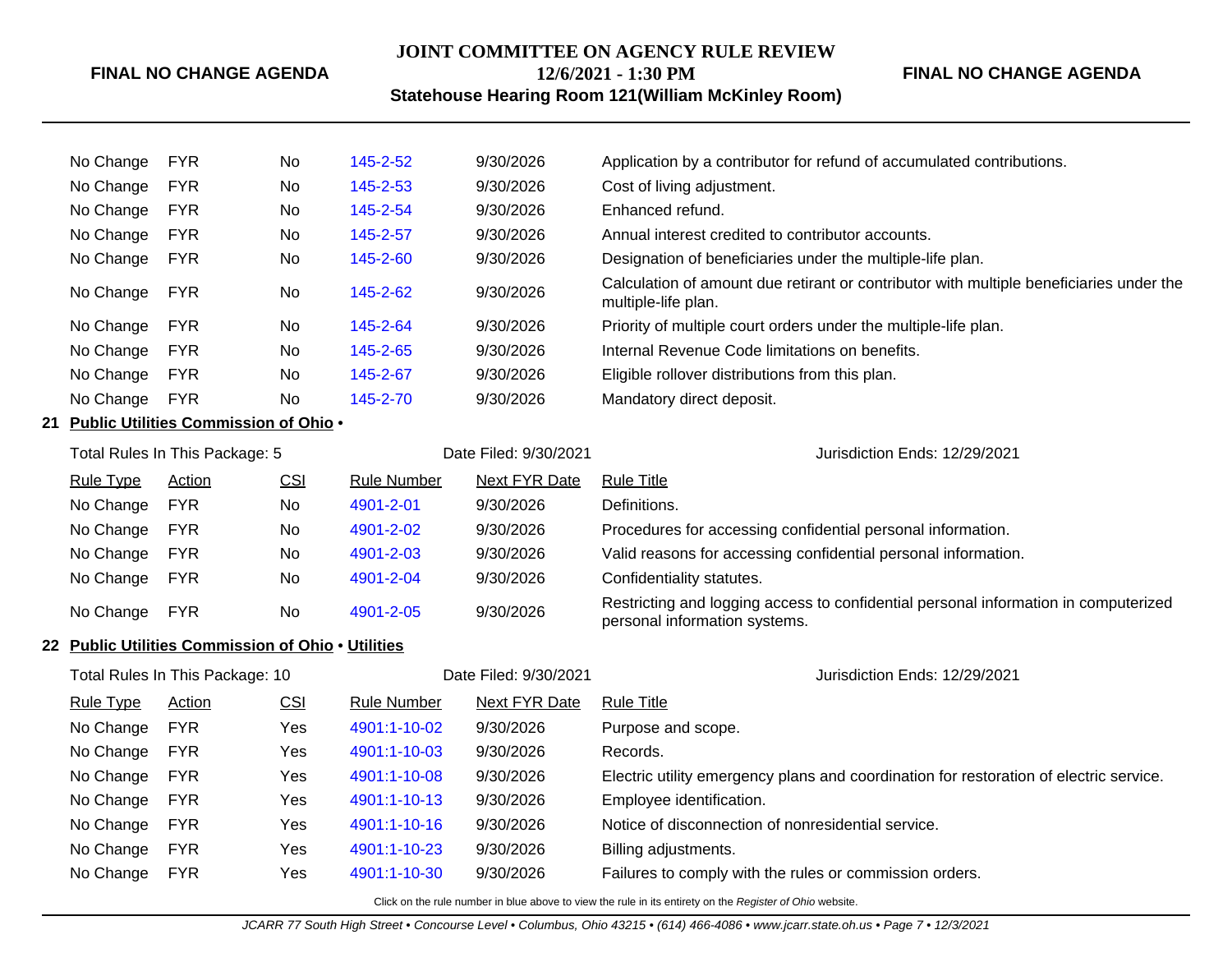#### **JOINT COMMITTEE ON AGENCY RULE REVIEW**

**12/6/2021 - 1:30 PM**

**Statehouse Hearing Room 121(William McKinley Room)**

**FINAL NO CHANGE AGENDA**

| No Change        | <b>FYR</b>                                         | Yes | 4901:1-10-31          | 9/30/2026             | Environmental disclosure.                                                                                   |
|------------------|----------------------------------------------------|-----|-----------------------|-----------------------|-------------------------------------------------------------------------------------------------------------|
| No Change        | <b>FYR</b>                                         | Yes | 4901:1-10-34          | 9/30/2026             | Compliance with PURPA.                                                                                      |
| No Change FYR    |                                                    | Yes | 4901:1-10-35          | 9/30/2026             | Disclosures of renewable energy resource, energy efficiency, and peak demand reduction<br>compliance costs. |
|                  | 23 Public Utilities Commission of Ohio . Utilities |     |                       |                       |                                                                                                             |
|                  | Total Rules In This Package: 9                     |     |                       | Date Filed: 9/16/2021 | Jurisdiction Ends: 12/15/2021                                                                               |
| <b>Rule Type</b> | Action                                             | CSI | <b>Rule Number</b>    | <b>Next FYR Date</b>  | <b>Rule Title</b>                                                                                           |
| No Change        | <b>FYR</b>                                         | Yes | 4901:1-12-01          | 9/16/2026             | Definitions.                                                                                                |
| No Change        | <b>FYR</b>                                         | Yes | 4901:1-12-02          | 9/16/2026             | Purpose.                                                                                                    |
| No Change        | <b>FYR</b>                                         | Yes | 4901:1-12-03          | 9/16/2026             | Scope.                                                                                                      |
| No Change        | <b>FYR</b>                                         | Yes | 4901:1-12-04          | 9/16/2026             | Applicability.                                                                                              |
| No Change        | <b>FYR</b>                                         | Yes | 4901:1-12-05          | 9/16/2026             | Monthly reports.                                                                                            |
| No Change        | <b>FYR</b>                                         | Yes | 4901:1-12-06          | 9/16/2026             | Ohio coal research and development rate.                                                                    |
| No Change        | <b>FYR</b>                                         | Yes | 4901:1-12-07          | 9/16/2026             | Customer billing.                                                                                           |
| No Change        | <b>FYR</b>                                         | Yes | 4901:1-12-08          | 9/16/2026             | Audits and hearings.                                                                                        |
| No Change        | <b>FYR</b>                                         | Yes | 4901:1-12-09          | 9/16/2026             | Tariffs.                                                                                                    |
|                  | 24 Public Utilities Commission of Ohio . Utilities |     |                       |                       |                                                                                                             |
|                  | Total Rules In This Package: 3                     |     | Date Filed: 9/22/2021 |                       | Jurisdiction Ends: 12/21/2021                                                                               |
| <b>Rule Type</b> | <b>Action</b>                                      | CSI | <b>Rule Number</b>    | <b>Next FYR Date</b>  | <b>Rule Title</b>                                                                                           |
| No Change        | <b>FYR</b>                                         | Yes | 4901:1-17-05          | 9/22/2026             | Deposit administration provisions.                                                                          |
| No Change        | <b>FYR</b>                                         | Yes | 4901:1-17-06          | 9/22/2026             | Refund of deposit and release of guarantor.                                                                 |
| No Change        | <b>FYR</b>                                         | Yes | 4901:1-17-08          | 9/22/2026             | Applicant and/or customer rights.                                                                           |
|                  | 25 Public Utilities Commission of Ohio . Utilities |     |                       |                       |                                                                                                             |
|                  | Total Rules In This Package: 4                     |     |                       | Date Filed: 9/22/2021 | Jurisdiction Ends: 12/21/2021                                                                               |
| <b>Rule Type</b> | <b>Action</b>                                      | CSI | <b>Rule Number</b>    | <b>Next FYR Date</b>  | <b>Rule Title</b>                                                                                           |
| No Change        | <b>FYR</b>                                         | Yes | 4901:1-18-04          | 9/22/2026             | Delinquent bills.                                                                                           |
| No Change        | <b>FYR</b>                                         | Yes | 4901:1-18-08          | 9/22/2026             | Landlord-tenant provisions.                                                                                 |
| No Change        | <b>FYR</b>                                         | Yes | 4901:1-18-09          | 9/22/2026             | Combination utility companies.                                                                              |
| No Change        | <b>FYR</b>                                         | Yes | 4901:1-18-10          | 9/22/2026             | Insufficient reasons for refusing service or for disconnecting service.                                     |
|                  |                                                    |     |                       |                       |                                                                                                             |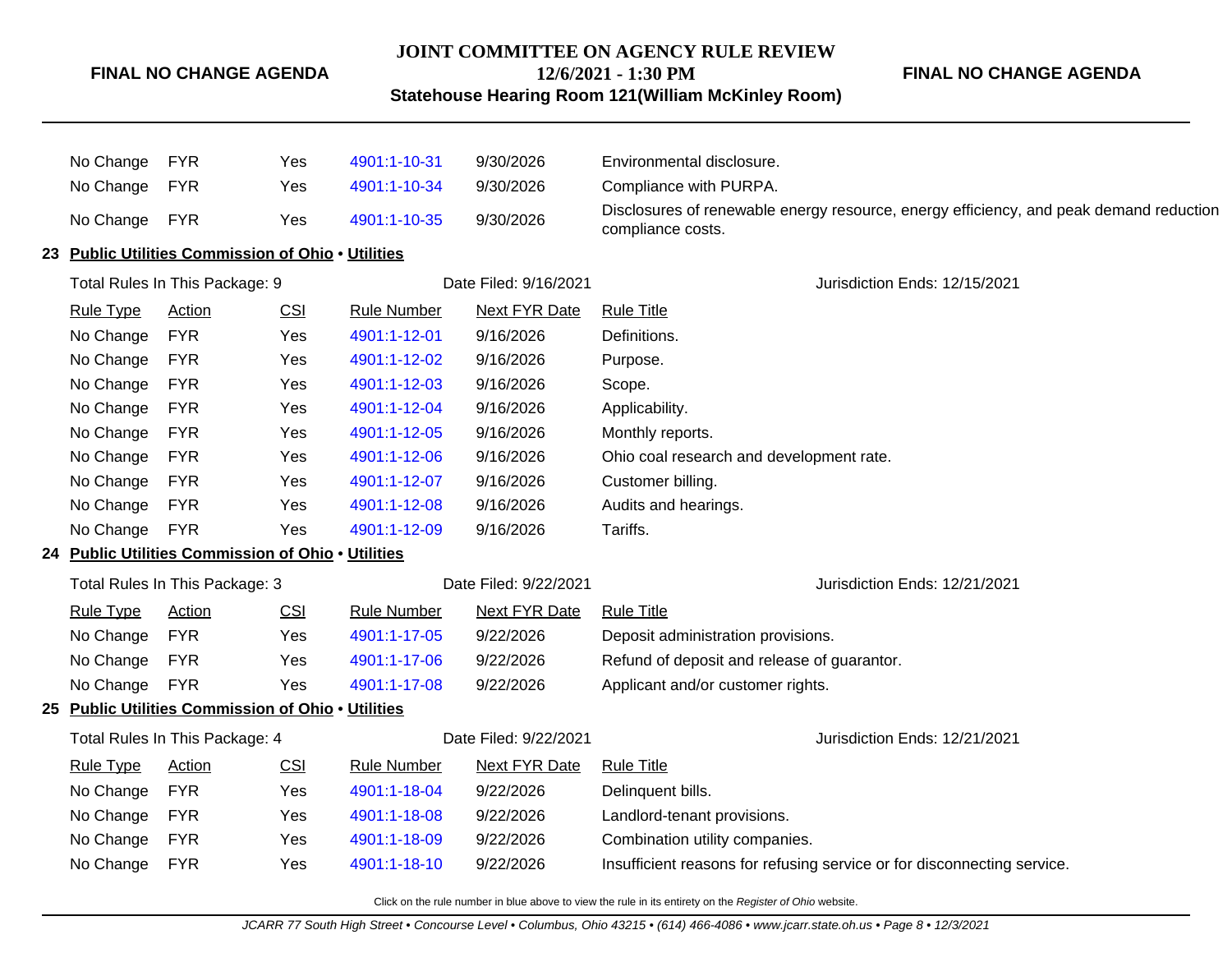# **JOINT COMMITTEE ON AGENCY RULE REVIEW 12/6/2021 - 1:30 PM Statehouse Hearing Room 121(William McKinley Room)**

# **FINAL NO CHANGE AGENDA**

|                         | 26 Public Utilities Commission of Ohio . Utilities |            |                    |                                                                          |                                                                                                                                                                    |
|-------------------------|----------------------------------------------------|------------|--------------------|--------------------------------------------------------------------------|--------------------------------------------------------------------------------------------------------------------------------------------------------------------|
|                         | Total Rules In This Package: 1                     |            |                    | Date Filed: 9/22/2021                                                    | Jurisdiction Ends: 12/21/2021                                                                                                                                      |
| Rule Type               | Action                                             | <b>CSI</b> | <b>Rule Number</b> | Next FYR Date                                                            | <b>Rule Title</b>                                                                                                                                                  |
| No Change               | <b>FYR</b>                                         | Yes        | 4901:1-12-05       | 9/16/2026                                                                | Monthly reports.                                                                                                                                                   |
|                         |                                                    |            |                    | 27 State Board of Emergency Medical, Fire, and Transportation Services • |                                                                                                                                                                    |
|                         | Total Rules In This Package: 2                     |            |                    | Date Filed: 10/1/2021                                                    | Jurisdiction Ends: 12/30/2021                                                                                                                                      |
| <b>Rule Type</b>        | <b>Action</b>                                      | CSI        | <b>Rule Number</b> | <b>Next FYR Date</b>                                                     | <b>Rule Title</b>                                                                                                                                                  |
| No Change               | <b>FYR</b>                                         | Yes        | 4765-5-02          | 10/1/2026                                                                | Criteria for eligibility.                                                                                                                                          |
| No Change               | <b>FYR</b>                                         | Yes        | 4765-5-03          | 10/1/2026                                                                | General provisions.                                                                                                                                                |
| 28 State Dental Board . |                                                    |            |                    |                                                                          |                                                                                                                                                                    |
|                         | Total Rules In This Package: 48                    |            |                    | Date Filed: 10/1/2021                                                    | Jurisdiction Ends: 12/30/2021                                                                                                                                      |
| <b>Rule Type</b>        | <b>Action</b>                                      | <b>CSI</b> | <b>Rule Number</b> | <b>Next FYR Date</b>                                                     | <b>Rule Title</b>                                                                                                                                                  |
| No Change               | <b>FYR</b>                                         | Yes        | 4715-1-01          | 10/1/2026                                                                | Method of public notice.                                                                                                                                           |
| No Change               | <b>FYR</b>                                         | Yes        | 4715-4-01          | 10/1/2026                                                                | Criminal records check.                                                                                                                                            |
| No Change               | <b>FYR</b>                                         | Yes        | 4715-5-01.1        | 10/1/2026                                                                | Requirements for initial licensure for dentists.                                                                                                                   |
| No Change               | <b>FYR</b>                                         | Yes        | 4715-5-02          | 10/1/2026                                                                | Written work authorization.                                                                                                                                        |
| No Change               | <b>FYR</b>                                         | Yes        | 4715-5-03          | 10/1/2026                                                                | Examination for dentists.                                                                                                                                          |
| No Change               | <b>FYR</b>                                         | Yes        | 4715-5-08          | 10/1/2026                                                                | Removable prosthesis identification.                                                                                                                               |
| No Change               | <b>FYR</b>                                         | Yes        | 4715-7-01          | 10/1/2026                                                                | Limited resident's license.                                                                                                                                        |
| No Change               | <b>FYR</b>                                         | Yes        | 4715-9-01          | 10/1/2026                                                                | Permissible practices of a dental hygienist.                                                                                                                       |
| No Change               | <b>FYR</b>                                         | Yes        | 4715-9-01.1        | 10/1/2026                                                                | Administration of local anesthesia; education and examination requirements.                                                                                        |
| No Change               | <b>FYR</b>                                         | Yes        | 4715-9-01.2        | 10/1/2026                                                                | Administration (initiate, adjust, monitor, and terminate) of nitrous oxide-oxygen (N2O-O2)<br>minimal sedation; education, training, and examination requirements. |
| No Change               | <b>FYR</b>                                         | Yes        | 4715-9-02          | 10/1/2026                                                                | Dental hygiene examination limited.                                                                                                                                |
| No Change               | <b>FYR</b>                                         | Yes        | 4715-9-03          | 10/1/2026                                                                | Requirements for licensure for dental hygienists.                                                                                                                  |
| No Change               | <b>FYR</b>                                         | Yes        | 4715-9-04          | 10/1/2026                                                                | Dental hygiene teaching certificate.                                                                                                                               |
| No Change               | <b>FYR</b>                                         | Yes        | 4715-9-05          | 10/1/2026                                                                | Practice when the dentist is not physically present.                                                                                                               |
| No Change               | <b>FYR</b>                                         | Yes        | 4715-9-06          | 10/1/2026                                                                | Dental hygienist participating in the oral health access supervision program (OHASP).                                                                              |
| No Change               | <b>FYR</b>                                         | Yes        | 4715-9-06.1        | 10/1/2026                                                                | Course requirement for the practice of dental hygiene under oral health access supervision<br>program (OHASP).                                                     |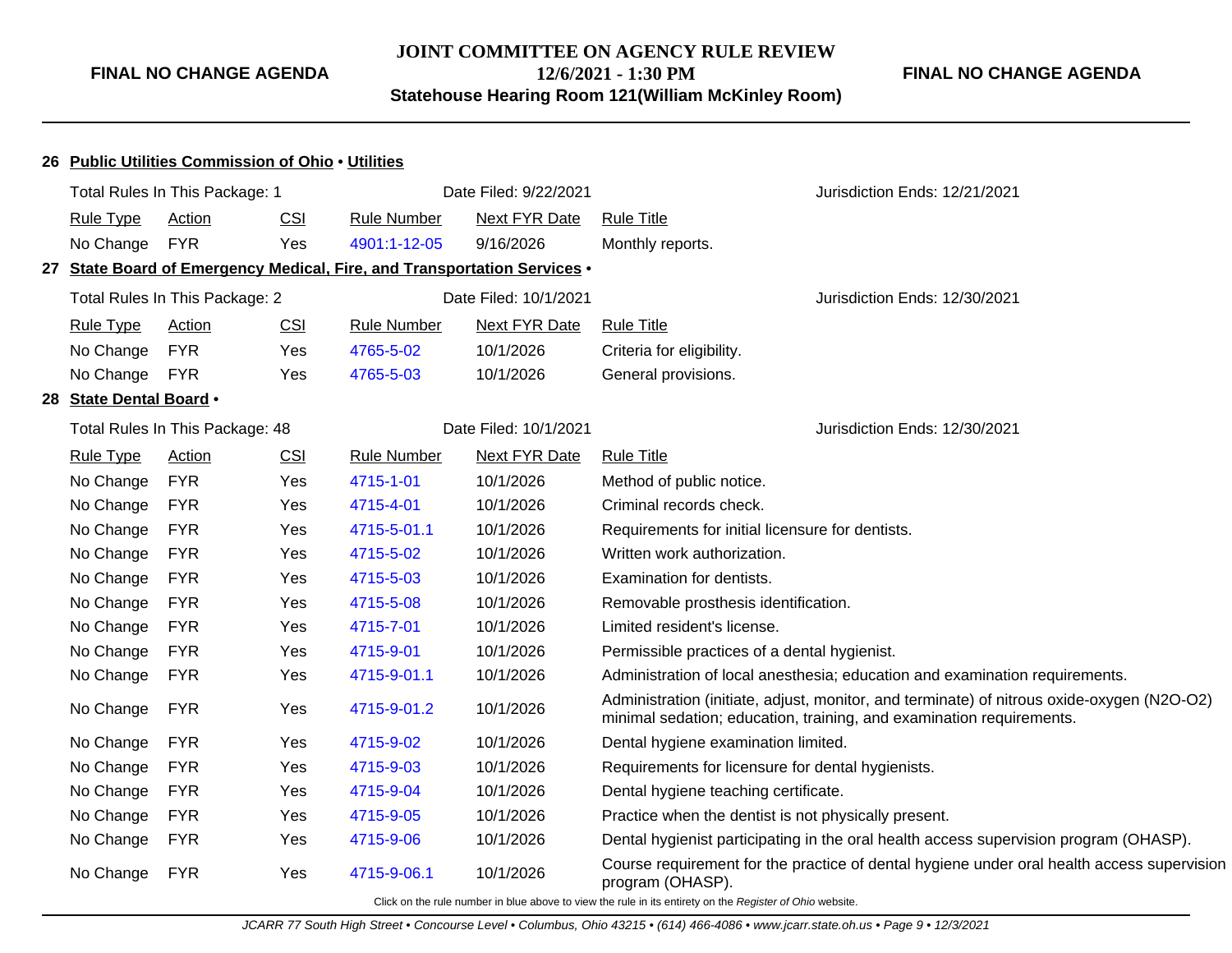#### **JOINT COMMITTEE ON AGENCY RULE REVIEW**

**12/6/2021 - 1:30 PM**

# **FINAL NO CHANGE AGENDA**

# **Statehouse Hearing Room 121(William McKinley Room)**

| No Change | <b>FYR</b> | Yes | 4715-10-01   | 10/1/2026 | Application for oral health access supervision permit: dentist.                                                 |
|-----------|------------|-----|--------------|-----------|-----------------------------------------------------------------------------------------------------------------|
| No Change | <b>FYR</b> | Yes | 4715-10-02   | 10/1/2026 | Expiration of oral health access supervision permit; renewal.                                                   |
| No Change | <b>FYR</b> | Yes | 4715-10-02.1 | 10/1/2026 | Suspension or revocation of permit: dentist.                                                                    |
| No Change | <b>FYR</b> | Yes | 4715-10-03   | 10/1/2026 | Application for oral health access supervision program permit; dental hygienist.                                |
| No Change | <b>FYR</b> | Yes | 4715-10-04   | 10/1/2026 | Expiration of permit to practice under oral health access supervision program; renewal.                         |
| No Change | <b>FYR</b> | Yes | 4715-10-04.1 | 10/1/2026 | Suspension or revocation of permit; dental hygienist.                                                           |
| No Change | <b>FYR</b> | Yes | 4715-11-02   | 10/1/2026 | Basic qualified personnel; functions.                                                                           |
| No Change | <b>FYR</b> | Yes | 4715-11-02.1 | 10/1/2026 | Monitoring nitrous oxide-oxygen (N2O-O2) minimal sedation; education, training and<br>examination required.     |
| No Change | <b>FYR</b> | Yes | 4715-11-03   | 10/1/2026 | Certified assistant; functions; education, training and supervision requirements.                               |
| No Change | <b>FYR</b> | Yes | 4715-11-03.1 | 10/1/2026 | Coronal polishing certification.                                                                                |
| No Change | <b>FYR</b> | Yes | 4715-11-03.2 | 10/1/2026 | Certified assistant; practice when the dentist is not physically present.                                       |
| No Change | <b>FYR</b> | Yes | 4715-11-04   | 10/1/2026 | Expanded function dental auxiliaries; functions.                                                                |
| No Change | <b>FYR</b> | Yes | 4715-11-04.1 | 10/1/2026 | Application for registration as expanded function dental auxiliary; requirements; renewal;<br>exemptions.       |
| No Change | <b>FYR</b> | Yes | 4715-11-04.2 | 10/1/2026 | Education or training necessary to register as an expanded function dental auxiliary.                           |
| No Change | <b>FYR</b> | Yes | 4715-11-04.3 | 10/1/2026 | Examination of applicants.                                                                                      |
| No Change | <b>FYR</b> | Yes | 4715-11-04.4 | 10/1/2026 | Expanded function dental auxiliary; practice when the dentist is not physically present.                        |
| No Change | <b>FYR</b> | Yes | 4715-11-05   | 10/1/2026 | Non-dental licensed healthcare provider; supervision.                                                           |
| No Change | <b>FYR</b> | Yes | 4715-11-06   | 10/1/2026 | Non-delegable dental tasks and/or procedures.                                                                   |
| No Change | <b>FYR</b> | Yes | 4715-12-01   | 10/1/2026 | Permissible practices of a dental x-ray machine operator; supervision required; certificate to<br>be displayed. |
| No Change | <b>FYR</b> | Yes | 4715-14-01   | 10/1/2026 | Processing applications from service members, veterans, or spouses of service members<br>or veterans.           |
| No Change | <b>FYR</b> | Yes | 4715-14-02   | 10/1/2026 | Fee waivers available to service members, veterans, or spouses of services members or<br>veterans.              |
| No Change | <b>FYR</b> | Yes | 4715-14-03   | 10/1/2026 | Military duty time extension and factors to be considered.                                                      |
| No Change | <b>FYR</b> | Yes | 4715-15-01   | 10/1/2026 | Enforcement.                                                                                                    |
| No Change | <b>FYR</b> | Yes | 4715-15-02   | 10/1/2026 | Representatives; appearances; communications; applicability.                                                    |
| No Change | <b>FYR</b> | Yes | 4715-15-03   | 10/1/2026 | Filing request for hearing.                                                                                     |
| No Change | <b>FYR</b> | Yes | 4715-15-04   | 10/1/2026 | Authority and duties of attorney hearing examiners.                                                             |
|           |            |     |              |           |                                                                                                                 |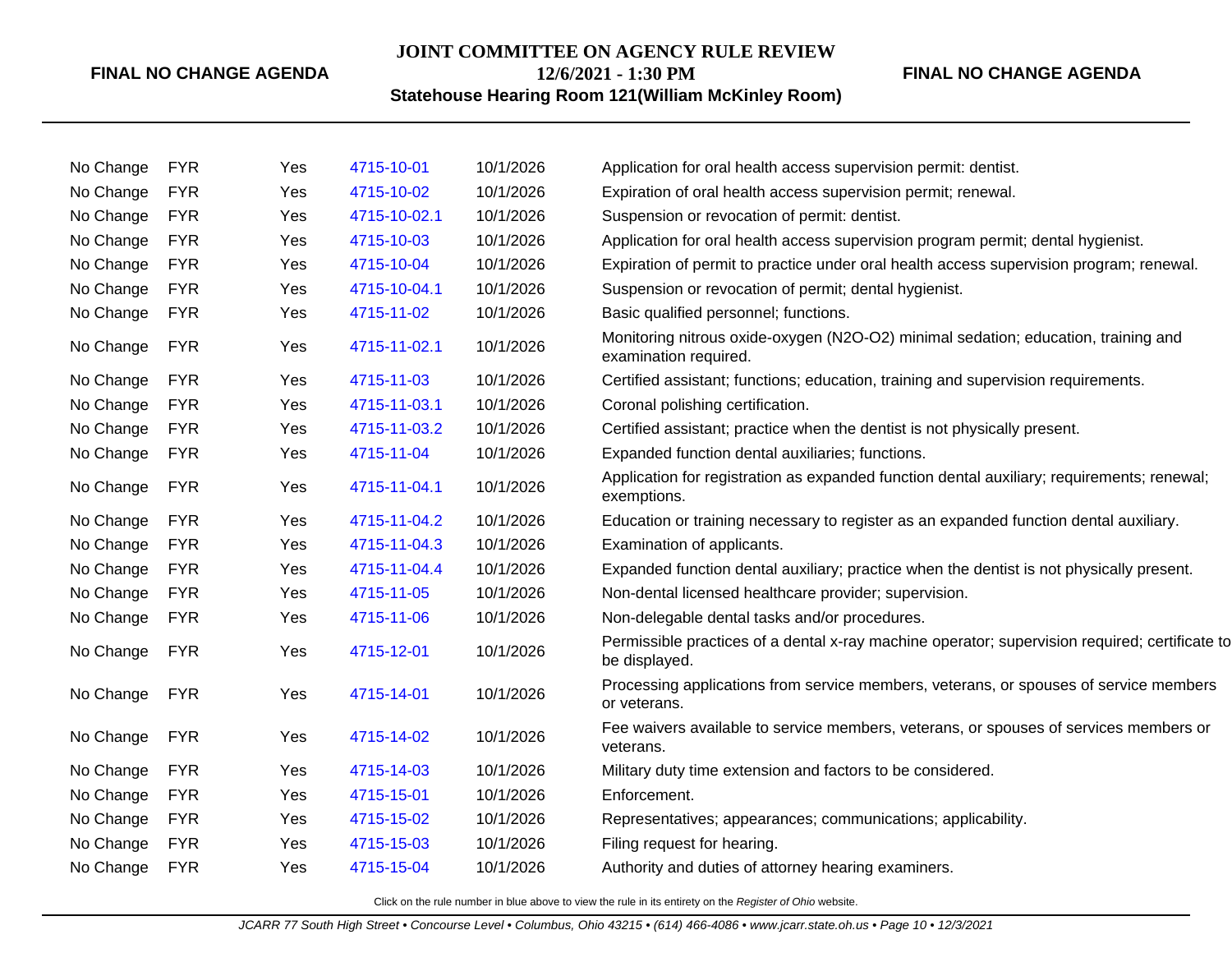# **JOINT COMMITTEE ON AGENCY RULE REVIEW 12/6/2021 - 1:30 PM**

# **FINAL NO CHANGE AGENDA**

**Statehouse Hearing Room 121(William McKinley Room)**

|    | No Change                   | <b>FYR</b>                      | Yes | 4715-15-05         | 10/1/2026             | Consolidation.                                                                                               |
|----|-----------------------------|---------------------------------|-----|--------------------|-----------------------|--------------------------------------------------------------------------------------------------------------|
|    | No Change                   | <b>FYR</b>                      | Yes | 4715-15-06         | 10/1/2026             | Intervention.                                                                                                |
|    | No Change                   | <b>FYR</b>                      | Yes | 4715-15-07         | 10/1/2026             | Continuance of hearing.                                                                                      |
|    | No Change                   | <b>FYR</b>                      | Yes | 4715-15-08         | 10/1/2026             | Motions.                                                                                                     |
|    | No Change                   | <b>FYR</b>                      | Yes | 4715-15-09         | 10/1/2026             | Filing.                                                                                                      |
|    | No Change                   | <b>FYR</b>                      | Yes | 4715-15-10         | 10/1/2026             | Service on parties.                                                                                          |
| 29 | <b>State Dental Board .</b> |                                 |     |                    |                       |                                                                                                              |
|    |                             | Total Rules In This Package: 27 |     |                    | Date Filed: 10/1/2021 | Jurisdiction Ends: 12/30/2021                                                                                |
|    | <b>Rule Type</b>            | <b>Action</b>                   | CSI | <b>Rule Number</b> | <b>Next FYR Date</b>  | <b>Rule Title</b>                                                                                            |
|    | No Change                   | <b>FYR</b>                      | Yes | 4715-15-11         | 10/1/2026             | Computation and extension of time.                                                                           |
|    | No Change                   | <b>FYR</b>                      | Yes | 4715-15-12         | 10/1/2026             | Notice of hearings.                                                                                          |
|    | No Change                   | <b>FYR</b>                      | Yes | 4715-15-13         | 10/1/2026             | Transcripts.                                                                                                 |
|    | No Change                   | <b>FYR</b>                      | Yes | 4715-15-14         | 10/1/2026             | Subpoenas for purposes of hearing.                                                                           |
|    | No Change                   | <b>FYR</b>                      | Yes | 4715-15-15         | 10/1/2026             | Mileage reimbursements and witness fees.                                                                     |
|    | No Change                   | <b>FYR</b>                      | Yes | 4715-15-16         | 10/1/2026             | Reports and recommendations.                                                                                 |
|    | No Change                   | <b>FYR</b>                      | Yes | 4715-15-17         | 10/1/2026             | Exchange of documents and witness lists.                                                                     |
|    | No Change                   | <b>FYR</b>                      | Yes | 4715-15-18         | 10/1/2026             | Requirements for pre-hearing exchange of information.                                                        |
|    | No Change                   | <b>FYR</b>                      | Yes | 4715-15-19         | 10/1/2026             | Prehearing conferences.                                                                                      |
|    | No Change                   | <b>FYR</b>                      | Yes | 4715-15-20         | 10/1/2026             | Status conference.                                                                                           |
|    | No Change                   | <b>FYR</b>                      | Yes | 4715-15-21         | 10/1/2026             | Depositions in lieu of testimony at hearing and transcripts of prior testimony for submission<br>at hearing. |
|    | No Change                   | <b>FYR</b>                      | Yes | 4715-15-22         | 10/1/2026             | Prior action by the state dental board.                                                                      |
|    | No Change                   | <b>FYR</b>                      | Yes | 4715-15-23         | 10/1/2026             | Stipulation of facts.                                                                                        |
|    | No Change                   | <b>FYR</b>                      | Yes | 4715-15-24         | 10/1/2026             | Witnesses.                                                                                                   |
|    | No Change                   | <b>FYR</b>                      | Yes | 4715-15-25         | 10/1/2026             | Conviction of a crime.                                                                                       |
|    | No Change                   | <b>FYR</b>                      | Yes | 4715-15-27         | 10/1/2026             | Broadcasting and photographing administrative hearings.                                                      |
|    | No Change                   | <b>FYR</b>                      | Yes | 4715-15-28         | 10/1/2026             | Reinstatement of license or certificate.                                                                     |
|    | No Change                   | <b>FYR</b>                      | Yes | 4715-17-01         | 10/1/2026             | Notice of regular and special meetings of the Ohio state dental board.                                       |
|    | No Change                   | <b>FYR</b>                      | Yes | 4715-19-01         | 10/1/2026             | Personal information systems.                                                                                |
|    | No Change                   | <b>FYR</b>                      | Yes | 4715-19-02         | 10/1/2026             | Procedures for accessing personal information.                                                               |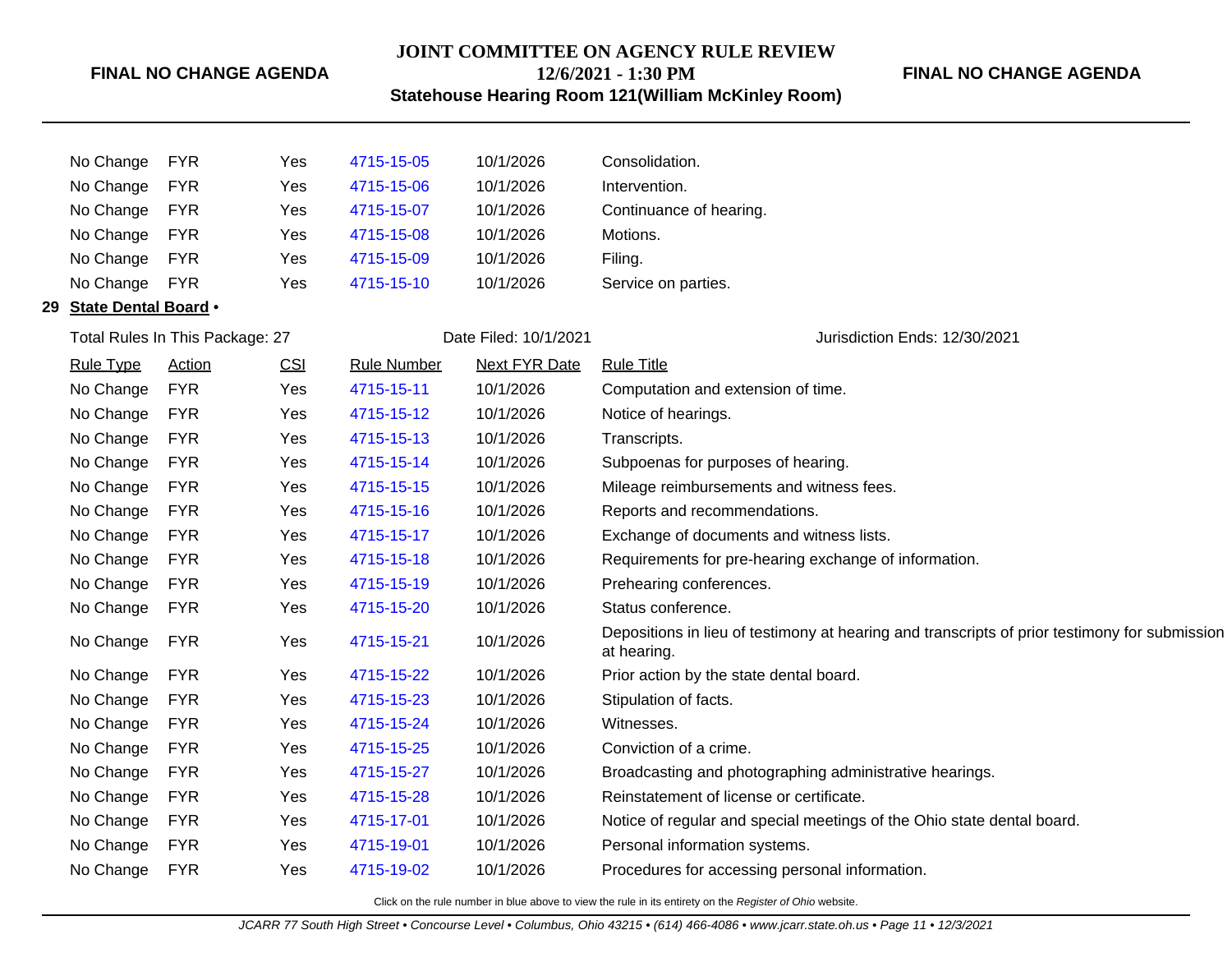# **JOINT COMMITTEE ON AGENCY RULE REVIEW 12/6/2021 - 1:30 PM**

**FINAL NO CHANGE AGENDA**

# **Statehouse Hearing Room 121(William McKinley Room)**

|                                                | No Change                      | <b>FYR</b>                     | Yes                   | 4715-19-03         | 10/1/2026                     | Valid reasons for accessing confidential personal information.                                                       |  |
|------------------------------------------------|--------------------------------|--------------------------------|-----------------------|--------------------|-------------------------------|----------------------------------------------------------------------------------------------------------------------|--|
|                                                | No Change                      | <b>FYR</b>                     | Yes                   | 4715-19-04         | 10/1/2026                     | Confidential information.                                                                                            |  |
|                                                | No Change                      | <b>FYR</b>                     | <b>Yes</b>            | 4715-19-05         | 10/1/2026                     | Restricting and logging access to confidential personal information in computerized<br>personal information systems. |  |
|                                                | No Change                      | <b>FYR</b>                     | Yes                   | 4715-20-01         | 10/1/2026                     | Patient and personnel protection.                                                                                    |  |
|                                                | No Change                      | <b>FYR</b>                     | <b>Yes</b>            | 4715-20-03         | 10/1/2026                     | Disposal of sharps.                                                                                                  |  |
|                                                | No Change                      | <b>FYR</b>                     | Yes                   | 4715-21-01         | 10/1/2026                     | Requirements for approval of treatment providers and treatment centers.                                              |  |
|                                                | No Change                      | <b>FYR</b>                     | Yes                   | 4715-40-01         | 10/1/2026                     | Quality intervention program; definitions.                                                                           |  |
| 30                                             | State Library Board .          |                                |                       |                    |                               |                                                                                                                      |  |
|                                                |                                | Total Rules In This Package: 5 |                       |                    | Date Filed: 9/28/2021         | Jurisdiction Ends: 12/27/2021                                                                                        |  |
|                                                | <b>Rule Type</b>               | <b>Action</b>                  | <u>CSI</u>            | <b>Rule Number</b> | <b>Next FYR Date</b>          | <b>Rule Title</b>                                                                                                    |  |
|                                                | No Change                      | <b>FYR</b>                     | No                    | 3375-5-01          | 9/28/2026                     | Definitions.                                                                                                         |  |
|                                                | No Change                      | <b>FYR</b>                     | No.                   | 3375-5-02          | 9/28/2026                     | Procedures for accessing confidential personal information.                                                          |  |
|                                                | No Change                      | <b>FYR</b>                     | No.                   | 3375-5-03          | 9/28/2026                     | Valid reasons for accessing confidential personal information.                                                       |  |
|                                                | No Change                      | <b>FYR</b>                     | No.                   | 3375-5-04          | 9/28/2026                     | Confidentiality statutes.                                                                                            |  |
|                                                | No Change                      | <b>FYR</b>                     | No                    | 3375-5-05          | 9/28/2026                     | Restricting and logging access to confidential personal information in computerized<br>personal information systems. |  |
| 31 The Office of the Ohio Consumers' Counsel . |                                |                                |                       |                    |                               |                                                                                                                      |  |
|                                                |                                | Total Rules In This Package: 5 |                       |                    | Date Filed: 10/6/2021         | Jurisdiction Ends: 1/4/2022                                                                                          |  |
|                                                | <b>Rule Type</b>               | Action                         | CSI                   | <b>Rule Number</b> | <b>Next FYR Date</b>          | <b>Rule Title</b>                                                                                                    |  |
|                                                | No Change                      | <b>FYR</b>                     | No                    | 4911-2-01          | 10/6/2026                     | Confidential personal information definitions.                                                                       |  |
|                                                | No Change                      | <b>FYR</b>                     | No                    | 4911-2-02          | 10/6/2026                     | Procedures for accessing confidential personal information.                                                          |  |
|                                                | No Change                      | <b>FYR</b>                     | No.                   | 4911-2-03          | 10/6/2026                     | Valid reasons for accessing confidential person information.                                                         |  |
|                                                | No Change                      | <b>FYR</b>                     | No                    | 4911-2-04          | 10/6/2026                     | Confidentiality statutes.                                                                                            |  |
|                                                | No Change                      | <b>FYR</b>                     | No                    | 4911-2-05          | 10/6/2026                     | Restricting and logging access to confidential personal information in computerized<br>personal information systems. |  |
|                                                | 32 Treasurer of State .        |                                |                       |                    |                               |                                                                                                                      |  |
|                                                | Total Rules In This Package: 1 |                                | Date Filed: 10/1/2021 |                    | Jurisdiction Ends: 12/30/2021 |                                                                                                                      |  |
|                                                | <b>Rule Type</b>               | Action                         | CSI                   | Rule Number        | <b>Next FYR Date</b>          | <b>Rule Title</b>                                                                                                    |  |
|                                                | No Change                      | <b>FYR</b>                     | No                    | 113-30-01          | 4/21/2026                     | STABLE account program.                                                                                              |  |
|                                                |                                |                                |                       |                    |                               | Click on the rule number in blue above to view the rule in its entirety on the Register of Ohio website.             |  |